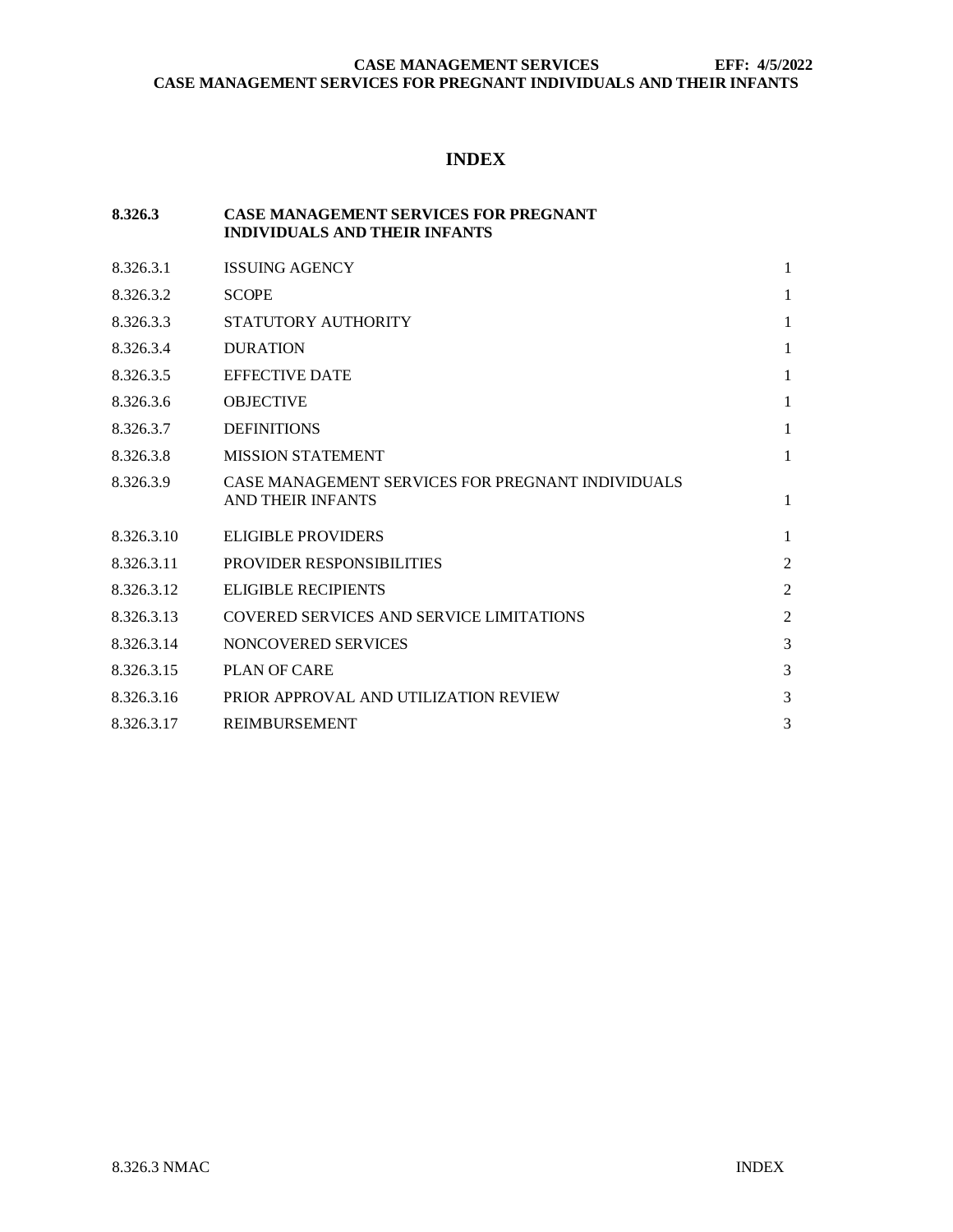# **TITLE 8 SOCIAL SERVICES CHAPTER 326 CASE MANAGEMENT SERVICES PART 3 CASE MANAGEMENT SERVICES FOR PREGNANT INDIVIDUALS AND THEIR INFANTS**

<span id="page-1-0"></span>**8.326.3.1 ISSUING AGENCY:** New Mexico Human Services Department. [2/1/1995; 8.326.3.1 NMAC - Rn, 8 NMAC 4.MAD.000.1, 3/1/2012]

<span id="page-1-1"></span>**8.326.3.2 SCOPE:** The rule applies to the general public. [2/1/1995; 8.326.3.2 NMAC - Rn, 8 NMAC 4.MAD.000.2, 3/1/2012]

<span id="page-1-2"></span>**8.326.3.3 STATUTORY AUTHORITY:** The New Mexico medicaid program is administered pursuant to regulations promulgated by the federal department of health and human services under Title XIX of the Social Security Act, as amended and by the state human services department pursuant to state statute. See Sections 27-2- 12 et seq. NMSA 1978 (Repl. Pamp. 1991).

[2/1/1995; 8.326.3.3 NMAC - Rn, 8 NMAC 4.MAD.000.3, 3/1/2012]

<span id="page-1-3"></span>**8.326.3.4 DURATION:** Permanent.

[2/1/1995; 8.326.3.4 NMAC - Rn, 8 NMAC 4.MAD.000.4, 3/1/2012]

<span id="page-1-4"></span>**8.326.3.5 EFFECTIVE DATE:** February 1, 1995.

[2/1/1995; 8.326.3.5 NMAC - Rn, 8 NMAC 4.MAD.000.5, 3/1/2012]

<span id="page-1-5"></span>**8.326.3.6 OBJECTIVE:** The objective of these regulations is to provide policies for the service portion of the New Mexico medicaid program. These policies describe eligible providers, covered services, non-covered services, utilization review, and provider reimbursement. [2/1/1995; 8.326.3.6 NMAC - Rn, 8 NMAC 4.MAD.000.6, 3/1/2012]

#### <span id="page-1-6"></span>**8.326.3.7 DEFINITIONS:** [**RESERVED**]

<span id="page-1-7"></span>**8.326.3.8 MISSION STATEMENT:** To transform lives. Working with our partners, we design and deliver innovative, high quality health and human services that improve the security and promote independence for New Mexicans in their communities.

[2/1/1995; 8.326.3.8 NMAC - Rn, 8 NMAC 4.MAD.002, 3/1/2012; A, 4/5/2022]

## <span id="page-1-8"></span>**8.326.3.9 CASE MANAGEMENT SERVICES FOR PREGNANT INDIVIDUALS AND THEIR**

**INFANTS:** The New Mexico medical assistance program (medicaid) pays for medically necessary health services furnished to eligible recipients, including case management services furnished to medicaid eligible pregnant individuals on the day the pregnancy ends through the last day in which the 12-month postpartum period ends. This part describes eligible providers, eligible recipients, covered services, service limitations and general reimbursement methodology.

[2/1/1995; 5/15/1996; 8.326.3.9 NMAC - Rn, 8 NMAC 4.MAD.772, 3/1/2012; A, 4/5/2022]

## <span id="page-1-9"></span>**8.326.3.10 ELIGIBLE PROVIDERS:**

**A.** Upon approval of New Mexico medical assistance program provider participation agreements by the New Mexico medical assistance division (MAD), the following certified agencies are eligible to be reimbursed for furnishing case management services to eligible pregnant individuals and their infants:

- (1) public health offices of the New Mexico department of health;<br>(2) Indian tribal governments or Indian health services;
- Indian tribal governments or Indian health services;
- **(3)** federally qualified health centers (FQHC); and
- **(4)** other community-based agencies which meet the requirements for participation.

**B. Agency qualifications:** Community-based agencies must be certified by the department of health and meet the following criteria:

**(1)** agencies must have demonstrated direct experience in successfully serving the target population; and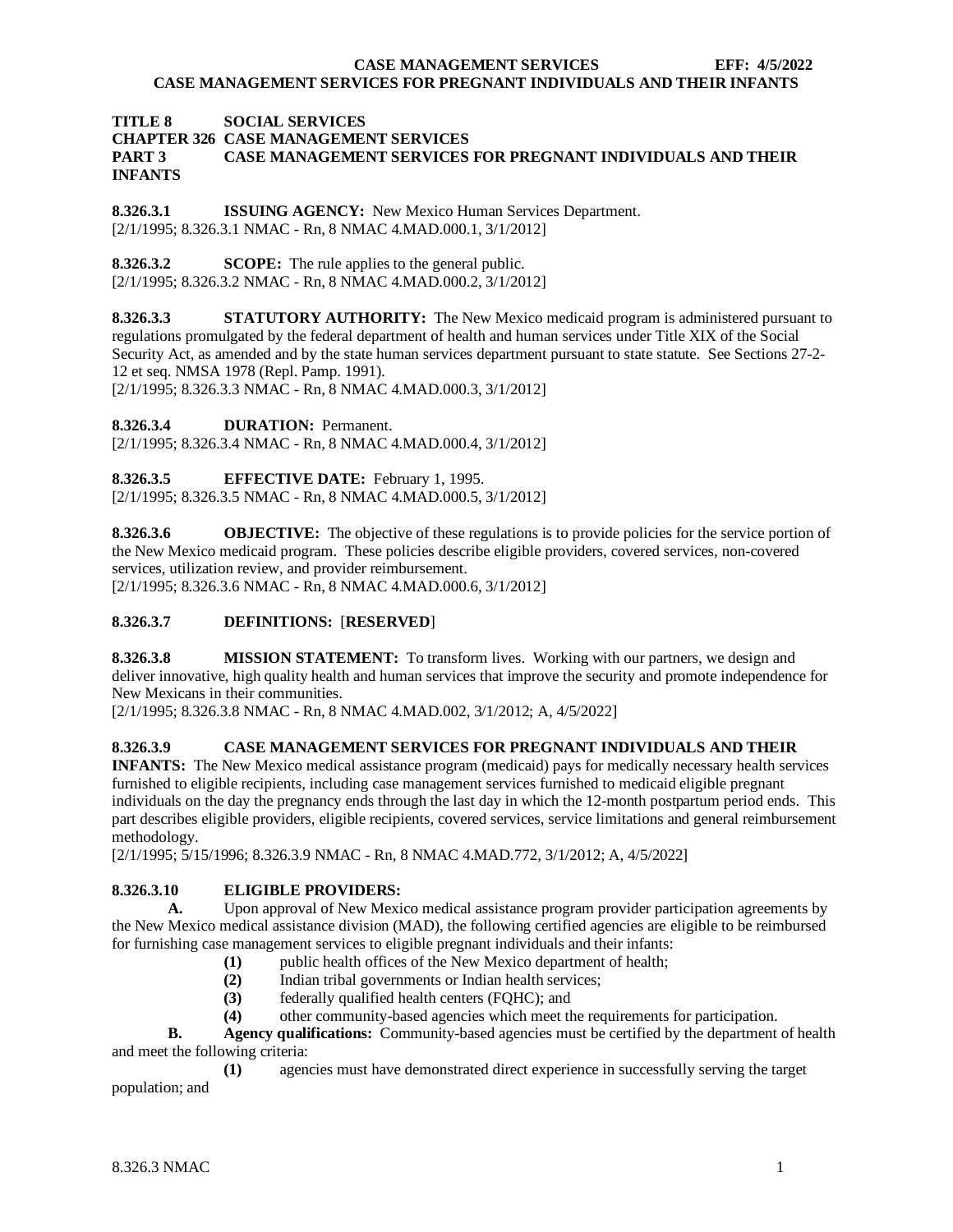**(2)** agencies must have demonstrated knowledge of available community services and methods for accessing them.

**C. Case manager qualifications:** Case managers employed by the agency must possess the education, skills, abilities, and experience to perform case management services. It can be important that case managers have language skills, cultural sensitivity and acquired knowledge and expertise unique to the geographic area. At a minimum, case managers must have one of the following qualifications:

**(1)** case managers must be licensed as a registered nurse and have a bachelors degree in nursing or be licensed as a social worker; the nurse or social worker must have two years of experience in community health and at least one year of experience in maternal health or child health;

**(2)** or be a licensed registered nurse or have a bachelors degree in social work with a minimum of two years of experience in community health and at least two years experience in maternal health or child health nursing;

**(3)** in the event that there are no candidates with the above qualifications, an individual with an associates degree and four years of experience in social, community health or maternal health and child health may be employed as a case manager;

**(4)** if no individuals with a college degree and appropriate experience are available, an individual with a high school diploma and five years of experience in social services, community health or maternal health and child health may be considered; agencies that are considering hiring individuals listed in Paragraph (3) and (4) of 8.326.3.10 NMAC must complete a waiver process.

**D.** Once enrolled, providers receive a packet of information, including medicaid program policies, billing instructions, utilization review instructions and other pertinent material from MAD. Providers are responsible for ensuring that they have received these materials and for updating them as new materials are received from MAD.

[2/1/1995; 5/15/1996; 8.326.3.10 NMAC - Rn, 8 NMAC 4.MAD.772.1, 3/1/2012; A, 4/5/2022]

<span id="page-2-0"></span>**8.326.3.11 PROVIDER RESPONSIBILITIES:** Providers who furnish services to medicaid recipients must comply with all specified medicaid participation requirements. See 8.302.1 NMAC, *General Provider Policies*. Providers must verify that individuals are eligible for medicaid at the time services are furnished and determine if medicaid recipients have other health insurance. Providers must maintain records which are sufficient to fully disclose the extent and nature of the services furnished to recipients. See 8.302.1 NMAC, *General Provider Policies*. Documentation must substantiate the date of service, type of contact, category of case management service furnished, length/time units of service furnished, nature/content of the service furnished, result of service or intended result and relationship of the service furnished to goals identified in the individual service plan. [2/1/1995; 5/15/1996; 8.326.3.11 NMAC - Rn, 8 NMAC 4.MAD.772.2, 3/1/2012]

<span id="page-2-1"></span>**8.326.3.12 ELIGIBLE RECIPIENTS:** Case management services are available to medicaid eligible pregnant individuals and their infants up to 12-months following the delivery in accordance with 8.291.400.14 NMAC.

[2/1/1995; 5/15/1996; 8.326.3.12 NMAC - Rn, 8 NMAC 4.MAD.772.3, 3/1/2012; A, 4/5/2022]

<span id="page-2-2"></span>**8.326.3.13 COVERED SERVICES AND SERVICE LIMITATIONS:** Medicaid covers case management services for pregnant individuals and their infants which help recipients gain access to medical, social, educational or other needed services. Case management services provide necessary coordination with providers of non-medical services, such as nutrition or education programs, when these services are necessary to enable recipients to benefit from the health services paid for by medicaid.<br>A. Medicaid covers the following

**A.** Medicaid covers the following case management service activities furnished to pregnant individuals:

**(1)** identification of programs appropriate for the recipient's needs, including those which teach basic maternal and child health skills;

**(2)** help in accessing the identified programs;

**(3)** assessment of the service needs of recipients to coordinate the delivery of services when multiple providers or programs are involved in the provision of care;

**(4)** reassessment to ensure that the services which were obtained are necessary and appropriate in meeting the recipient's needs; and

**(5)** determination of whether any additional services are warranted.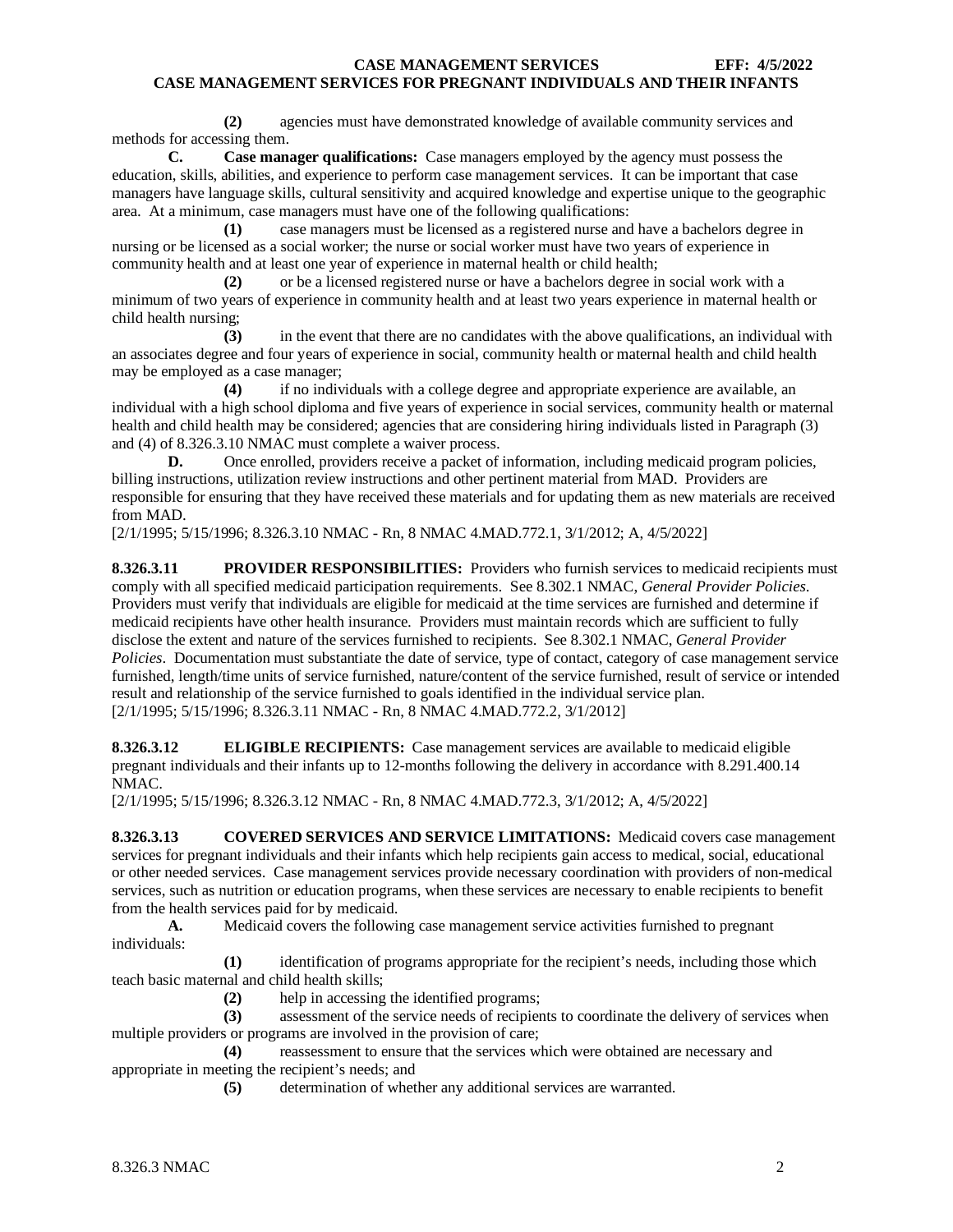**B.** Medicaid covers five hours of case management services per client per pregnancy. The five hours include services to both the pregnant recipient and the infant. Additional units of service require prior approval by MAD or its designee.

[2/1/1995; 5/15/1996; 8.326.3.13 NMAC - Rn, 8 NMAC 4.MAD.772.4, 3/1/2012; A, 4/5/2022]

<span id="page-3-0"></span>**8.326.3.14 NONCOVERED SERVICES:** Case management services are subject to the limitations and coverage restrictions which exist for other medicaid services. See 8.301.3 NMAC, *General Noncovered Services*. Medicaid does not cover the following specific activities:<br>A. services furnished to individuals who are

**A.** services furnished to individuals who are not medicaid eligible, who are not pregnant, or who are not residents of New Mexico;

**B.** services furnished by case managers which are not substantiated with appropriate documentation in the recipient's file;

**C.** formal educational or vocational services which are related to traditional academic subjects or job training;

**D.** outreach and identification activities in which providers attempt to contact potential recipients;

- **E.** administrative activities, such as medicaid eligibility determinations and intake processing;
- **F.** institutional discharge planning;

**G.** services which are furnished by other practitioners, such as therapies, transportation and homemaker or personal care services; and

**H.** services considered by MAD or its designee to be excessive based on the needs of the recipient and on the documentation by the case manager.

[2/1/1995; 5/15/1996; 8.326.3.14 NMAC - Rn, 8 NMAC 4.MAD.772.5, 3/1/2012]

#### <span id="page-3-1"></span>**8.326.3.15 PLAN OF CARE:**

**A.** Case managers develop and implement plans of care for each medicaid recipient. Plans of care are developed in consultation with the recipients, families or legal guardian(s), physicians and others involved with care.

**B.** The following must be contained in the plan of care or documents used in the development of the plan of care. The plan of care and all supporting documentation must be available for review in the recipient's file:

**(1)** statement of the nature of the specific problem and needs of the woman or infant;

**(2)** description of the intermediate and long-range goals with the projected timetable for their attainment, including specific information on the duration and scope of services; and

**(3)** statement and rationale of the plan of treatment for achieving these intermediate and long-range goals, including review and modification of the plan.

**C.** The plan of care must be retained by agency providers and be available for utilization review purposes. Plans of care must be updated and revised, as indicated, at least every six months or more often, as indicated by the recipient's condition.

[2/1/1995; 5/15/1996; 8.326.3.15 NMAC - Rn, 8 NMAC 4.MAD.772.6, 3/1/2012; A, 4/5/2022]

<span id="page-3-2"></span>**8.326.3.16 PRIOR APPROVAL AND UTILIZATION REVIEW:** All medicaid services are subject to utilization review for medical necessity and program compliance. Reviews can be performed before services are furnished, after services are furnished and before payment is made, or after payment is made. See 8.302.5 NMAC, *Prior Authorization and Utilization Review*. Once enrolled, providers receive instructions and documentation forms necessary for prior approval and claims processing.

**A. Prior approval:** Certain procedures or services which are part of the treatment plan can require prior approval from MAD or its designee. See utilization instruction for those services. Services for which prior approval was obtained remain subject to utilization review at any point in the payment process.

**B. Eligibility determination:** Prior approval of services does not guarantee that individuals are eligible for medicaid. Providers must verify that individuals are eligible for medicaid at the time services are furnished and determine if medicaid recipients have other health insurance.

**C. Reconsideration:** Providers who disagree with prior approval request denials or other review decisions can request a re-review and a reconsideration. See Section MAD-953, *Reconsideration of Utilization Review Decisions*.

[2/1/1995; 5/15/1996; 8.326.3.16 NMAC - Rn, 8 NMAC 4.MAD.772.7, 3/1/2012]

## <span id="page-3-3"></span>**8.326.3.17 REIMBURSEMENT:**